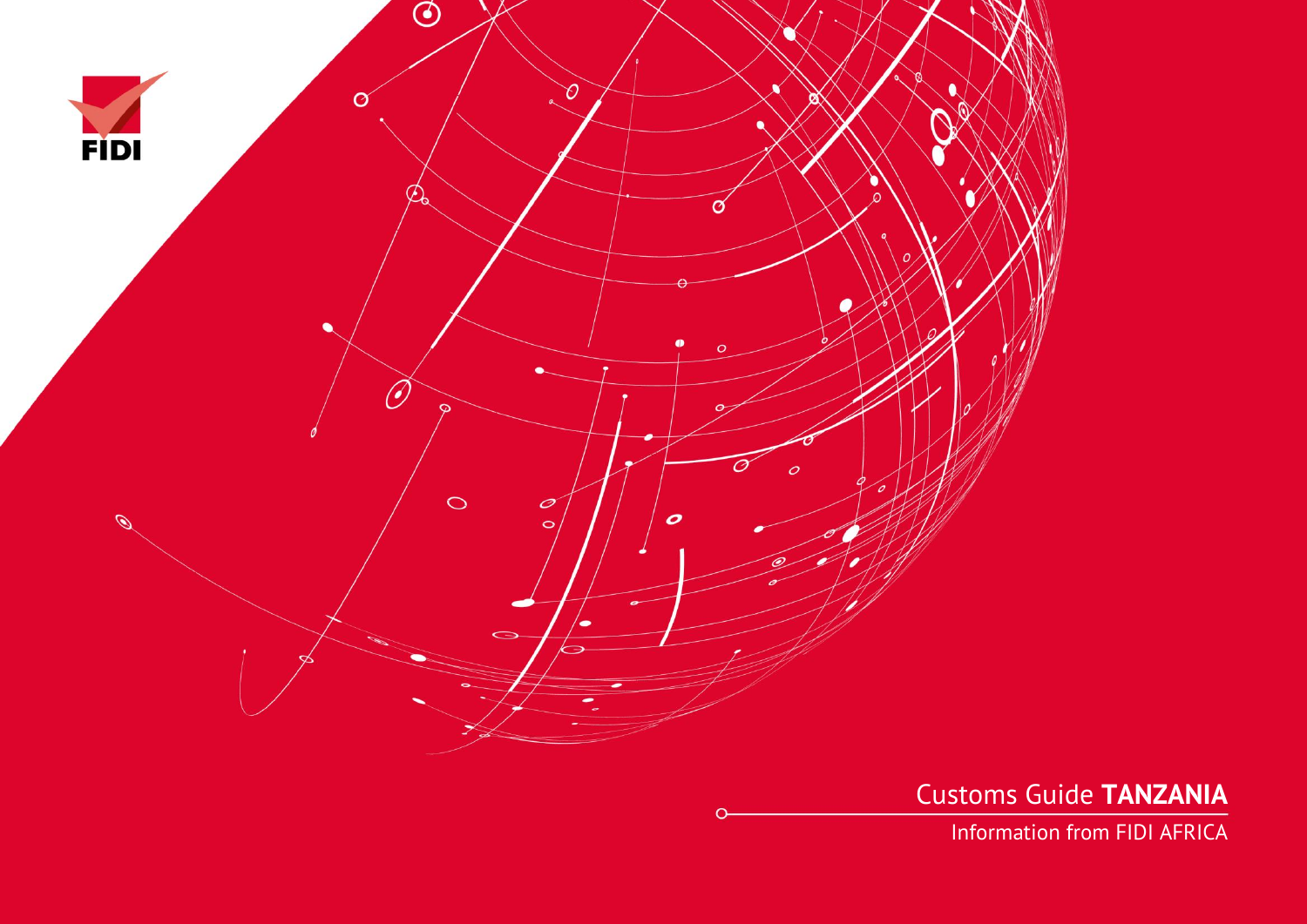## **Customs guide** TANZANIA

## **The global quality standard for international moving.**

The FAIM label is your global assurance for a smooth, safe and comprehensive relocation process.





| <b>GOODS</b>                     | <b>DOCUMENTS REQUIRED</b>                                                                                                                                                                                                                                                                                                                                                                       | <b>CUSTOMS PRESCRIPTIONS</b>                                                                                                                                                                                                                                                     | <b>REMARKS</b>                                                                                                                                                                   |
|----------------------------------|-------------------------------------------------------------------------------------------------------------------------------------------------------------------------------------------------------------------------------------------------------------------------------------------------------------------------------------------------------------------------------------------------|----------------------------------------------------------------------------------------------------------------------------------------------------------------------------------------------------------------------------------------------------------------------------------|----------------------------------------------------------------------------------------------------------------------------------------------------------------------------------|
| <b>Returning Resident</b>        | Packing lists in English.<br>Original valid passport.<br>TIN (tax identification number).<br>Invoice for all new items.<br>Expired visa from abroad.<br>• 1 x original Bill of lading (or express release)<br>/ AWB / Road Consignment Note (RCN).<br>Inventory in English dated and signed by the<br>$\mathbf{u}$ .<br>shipper.                                                                | • Non-diplomatic goods are subject to 100%<br>inspection / verification.<br>• New items will be taxed.                                                                                                                                                                           | • For all returning citizens, the destination<br>agent will need shippers' original passport<br>(with entry stamp) and expired visa from<br>abroad.                              |
| <b>Expatriate (non-diplomat)</b> | Packing lists in English.<br>Original valid passport.<br>TIN (tax identification number).<br>Original Work permit.<br>Original Residence Permit<br>Copy of employment contract.<br>Invoice for all new items.<br>$\mathbf{u}$ .<br>• 1 x Original Bill of lading (or express<br>release) / AWB / Road Consignment Note<br>$(RCN)$ .<br>Inventory in English dated and signed by the<br>shipper. | Non-diplomatic goods are subject to 100%<br>inspection / verification.<br>• New items will be taxed.                                                                                                                                                                             | The destination agent will need shippers'<br>original passport (with entry stamp) and<br>expired visa from abroad.                                                               |
| <b>Diplomat</b>                  | Packing lists in English.<br>Passport copy.<br>п.<br>PRO6 (diplomatic exemption).<br>• 1 x original Bill of lading (OR express<br>release) / AWB / Road Consignment Note<br>(RCN).                                                                                                                                                                                                              | In order to process the exemption for<br>diplomatic shipments by road, a road<br>consignment note and packing list will be<br>required.<br>• The shipper must be present at arrival of the<br>shipment and must be in possession of his<br>work permit in case of non-diplomats. | • Inventory in English dated and signed by the<br>shipper.<br>For all 1st arrivals by air, the destination<br>agent will need shippers' original passport<br>(with entry stamp). |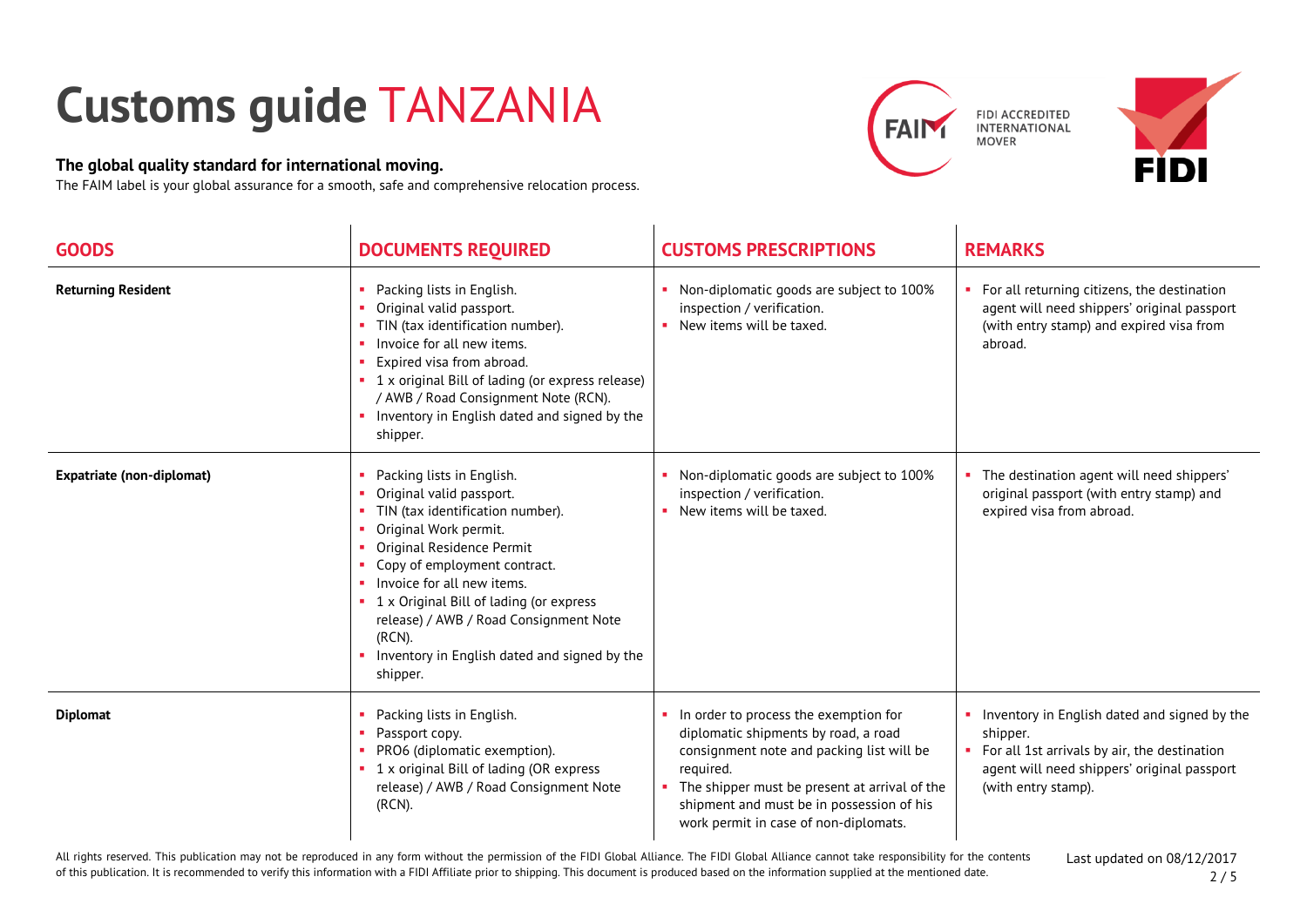| <b>GOODS</b>                                 | <b>DOCUMENTS REQUIRED</b>                                                                                                                                                                                                                                                                                                                                             | <b>CUSTOMS PRESCRIPTIONS</b>                                                                                                                                                                                                                                                                                                                                                                                                                                                                                                                                                                          | <b>REMARKS</b>                                                                                                                                              |
|----------------------------------------------|-----------------------------------------------------------------------------------------------------------------------------------------------------------------------------------------------------------------------------------------------------------------------------------------------------------------------------------------------------------------------|-------------------------------------------------------------------------------------------------------------------------------------------------------------------------------------------------------------------------------------------------------------------------------------------------------------------------------------------------------------------------------------------------------------------------------------------------------------------------------------------------------------------------------------------------------------------------------------------------------|-------------------------------------------------------------------------------------------------------------------------------------------------------------|
|                                              |                                                                                                                                                                                                                                                                                                                                                                       | • Documents are to be express mailed 30 days<br>before arrival of the shipment, in order for<br>the shipper's employer to apply for the duty<br>exemption.                                                                                                                                                                                                                                                                                                                                                                                                                                            |                                                                                                                                                             |
| <b>General Information</b>                   |                                                                                                                                                                                                                                                                                                                                                                       | Consumables are not considered as used<br>personal effects and are subjected to duties<br>& taxes.<br>• Non-diplomatic shippers will have to pay<br>duties and taxes on all new items (Import<br>duty 25% of CIF + VAT 18% of CIF +Railway<br>Development Levy (RDL) 1.5% and Customs<br>Processing Fees 0.6% of CIF on CIF)<br>All imports should arrive in the country after<br>the importer has acquired a work permit<br>from the immigration. Customs allows you<br>three months in which to import your used<br>personal effects after arrival.<br>Shippers' owned containers will be dutiable. |                                                                                                                                                             |
| <b>Prohibited Items</b>                      |                                                                                                                                                                                                                                                                                                                                                                       | • Toy guns.<br>• Guns.<br>$\blacksquare$ Oil.<br>• Petroleum products.<br>• Foodstuff.<br>· Alcohol.                                                                                                                                                                                                                                                                                                                                                                                                                                                                                                  |                                                                                                                                                             |
| Motor Vehicles, Motor cycle, Motor boats etc | • Original logbook or Registration certificate<br>or cancellation.<br>• De-registration certificate for used<br>cars/boats/motor cycles.<br>• Original invoice for new cars / boats / Motor<br>cycles.<br>• 1x original B/L.<br>• TIN number.<br>• Interpol certificate if coming from southern<br>African countries.<br>Road worthiness certificate (Post inspection | • Vehicles older than 8 years will be subject to<br>full duties and taxes.                                                                                                                                                                                                                                                                                                                                                                                                                                                                                                                            | Returning Tanzanians and non-diplomat are<br>allowed only one car and must be owned<br>more than 12 months to qualify for<br>exemption from duties / taxes. |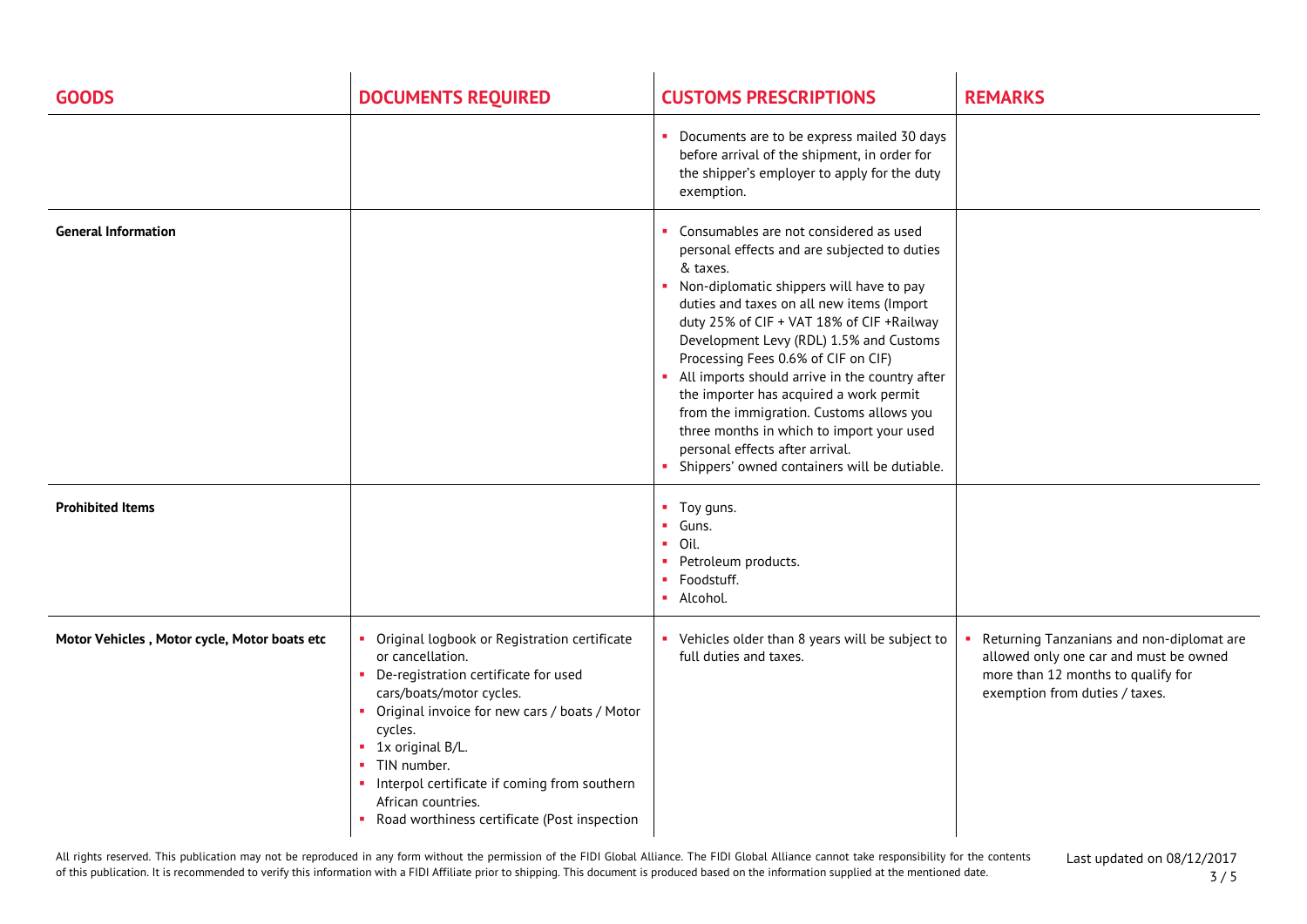| <b>GOODS</b> | <b>DOCUMENTS REQUIRED</b>       | <b>CUSTOMS PRESCRIPTIONS</b> | <b>REMARKS</b> |
|--------------|---------------------------------|------------------------------|----------------|
|              | to Tanzania will cost US\$300). |                              |                |
|              |                                 |                              |                |